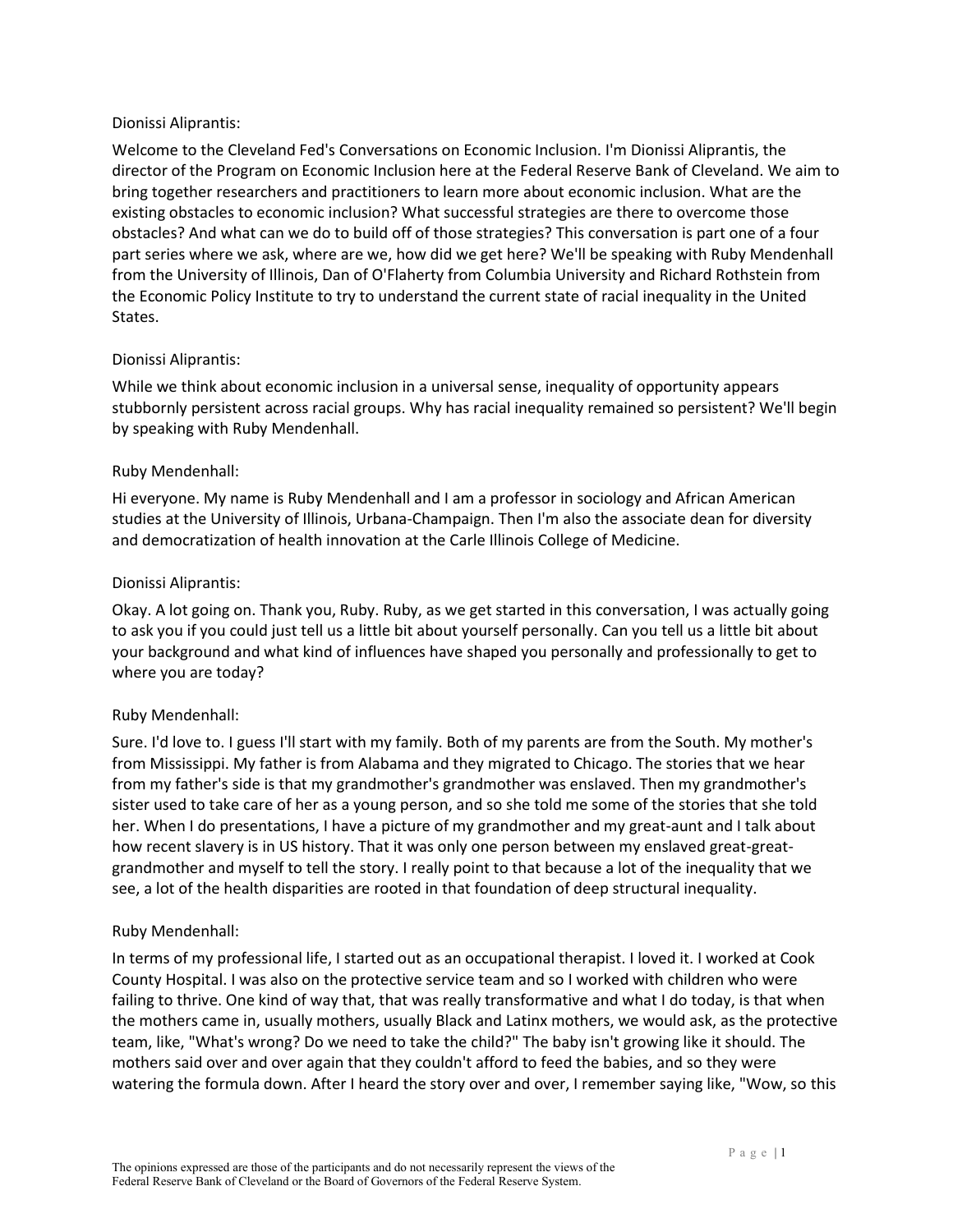isn't an issue with the mothers. If they're able to take care of the kids, if they love their children, it's an issue of as a country." Will, we provide enough resources for mothers to take care of their children?

### Ruby Mendenhall:

Then I became interested in public policy, went to the University of Chicago Harris School. Then when I was there, just kind of looking at kind of the structural issues and the role of race and how sometimes race wasn't mentioned but it was clearly in the center of it. Then after that I went to work for the Ounce of Prevention Fund, which is a public private organization. That's what it was called then. We worked on the early Head Start grant and then I remember we received the grant, and it was to work in Robert Taylor Homes. I told everyone, I was like, "I would love to go and work in Robert Taylor Homes and work with the grant." Many of the people was like, "Well, why would you do that? Who leaves downtown to go to Robert Taylor?"

## Ruby Mendenhall:

I wanted to do that because I wanted to understand those mothers and what they needed in terms of their children. During that time, I was also in the policy world. I remember sitting around the policy table. It was mostly white males. Often I was the only Black person or the only woman and they were committed, they were really thinking hard about equality. But I remember thinking like, "Where are the mothers who are struggling? Where are the individuals who are deeply in the problems? Why aren't they around the table kind of coming up with some of the solutions?" That was why I was interested in going to Robert Taylor Homes. I went there, saw a lot from gun violence, to poverty, to a lot of things. We worked with young teen moms and we let them know, you can influence public policy, you can put forth your ideas.

#### Ruby Mendenhall:

Some of them would be like, "Okay, thank you. Thank you. But I need to meet Mr. so-and-so at the end of this to get some money to feed my children." I remember thinking, "Man, here we go again." Lack of money, not able to take care of children. Part of that was why I then went to Northwestern University and kind of merged the two. I studied human development and social policy. Then that led to my work with the Gautreaux Program. That's kind of my story as I put it together over many years and kind of telling it to people.

#### Dionissi Aliprantis:

Okay. Thanks for that description, Ruby. It's really interesting to think about the set of experiences that you bring then to the research and to the table. Hopefully we can flesh out some of those details about how we actually support child development, full participation in the economy, people really developing to their full potential. I'm curious, maybe some of the things that'll help us unpack some of those details, could you tell us a little bit about your work with Gautreaux? Some researchers might be very well aware of Gautreaux. Could you describe Gautreaux Housing Mobility Program? Maybe the legal origins and then the program itself?

#### Ruby Mendenhall:

Sure. Gautreaux started during the Civil Rights era when Dr. King came up to Chicago and he worked with local organizations. There were a group of Black organizations that came together and they filed a lawsuit against HUD and the Chicago Housing Authority, arguing that they were violating the recently passed Civil Rights Act when they continued to build high rise public housing in already Black segregated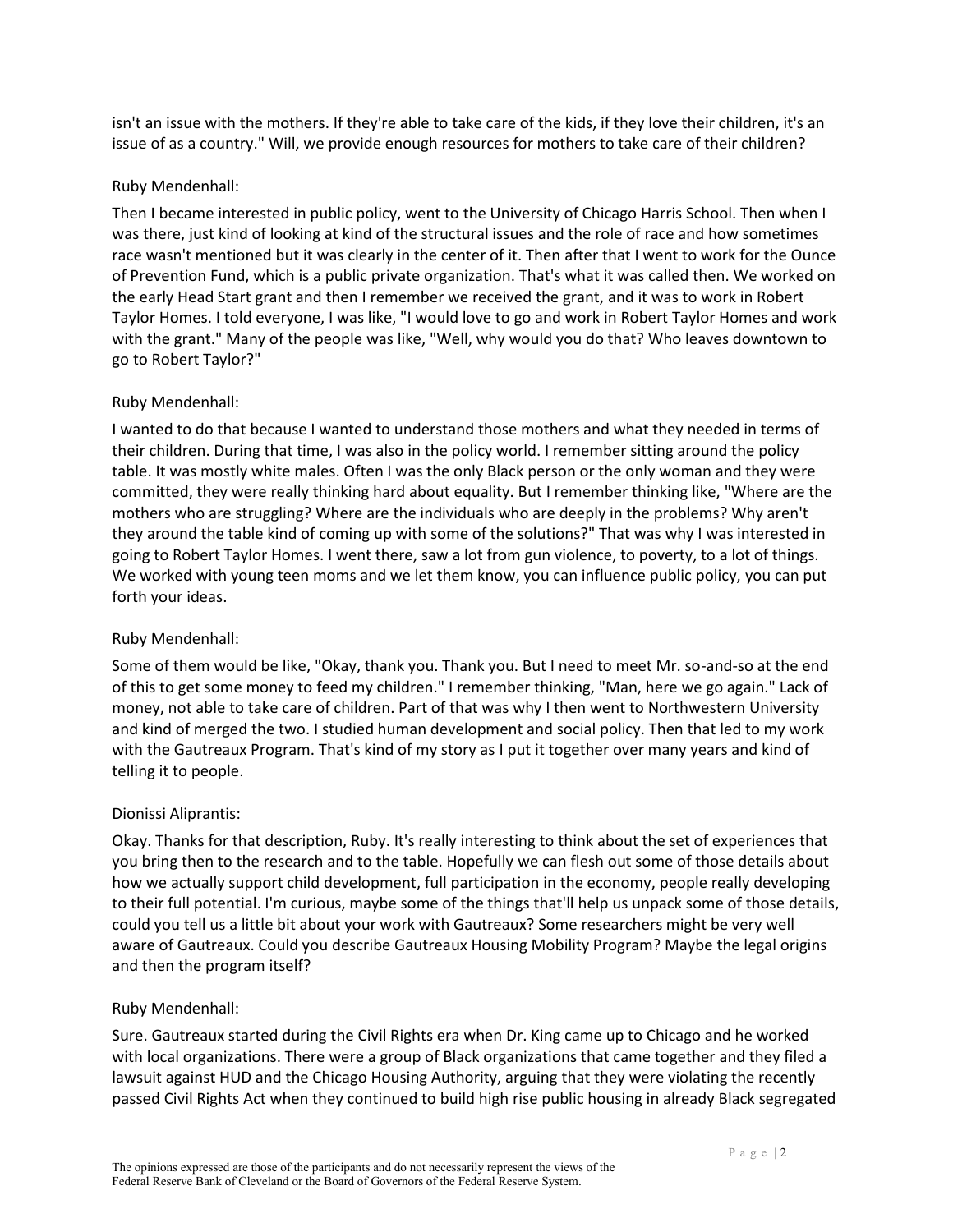neighborhoods. Urban League, Hal Barron at the Urban League was very instrumental in kind of thinking about that and seeing if you could test it. I had the wonderful pleasure of getting to know him before he passed away. It took 10 years for the lawsuit to go through the courts, and it also took what we often call a whistleblower. Someone who was in Chicago Housing Authority, who testified that yes, they were indeed steering Blacks to certain public housing developments.

### Ruby Mendenhall:

The way they would say, according to what I've read, is that they would tell Black families if they wanted housing fairly quickly, these public housing projects were available. But if they wanted in other areas, that they'd have to wait. With that information from the person who worked with CHA and other information, the Supreme court in 1976 ordered one of the largest desegregation programs in US history where those African Americans who were either in public housing or on the public housing waiting list, were allowed to apply for Housing Choice Vouchers. Families moved to different types of neighborhoods. Some of them moved to predominantly white suburbs. I mean, predominantly white. Often they were the pioneers and the first Blacks to come to those neighborhoods. We can kind of talk about that experience. Then some moved to more integrated areas. Jim Rosenbaum, Greg Duncan, Stefanie DeLuca, Micere Keels, and others, we looked to see the impact of moving from heavily Black segregated areas to integrated and more white areas to see how they did in terms of income, welfare receipt, and other things.

#### Dionissi Aliprantis:

Yeah. I guess I would be interested to hear, what were some of the major effects of the program on the participants. Maybe to start with that, and then I'll have a host of follow up questions for you.

#### Ruby Mendenhall:

Yeah. For me, I did both the qualitative and quantitative assessments. I had the wonderful, wonderful pleasure of talking to about 25 of the mothers who actually moved as a part of the Gautreaux Program. For those who moved to predominantly white areas, this isn't everyone's story, but for the most part, it really was challenging. In that, I talk about it as "they hit the burden of integration" and that they had to kind of prove that they were safe, they had to prove that they were trustworthy. Then also some of the wonderful things to see was that they had more employment. They spent less time on welfare. Then when you talk to them, it was that the predominantly white and more integrated areas, that they had more educational opportunities, they had more chances for them to work at different jobs.

# Ruby Mendenhall:

That was one of the really key outcomes that ... Robert Wood Johnson talks about this a lot, where you live, learn, work and play has an impact on your health. Then later, similar research with Moving to Opportunity and others, found that physical health, mental health improved. For children, it helped in terms of their schooling and in other areas. It's been a lot of conversation about neighborhoods and if they matter, and I would strongly say that they do matter, both for health and for other outcomes. It really is one of the key kind of critical grounds when you think about equality and where people live? How much they pay for housing? Is the housing safe? Are there jobs near that? What schools are the kids going to? All of that plays a role in terms of equality.

#### Dionissi Aliprantis: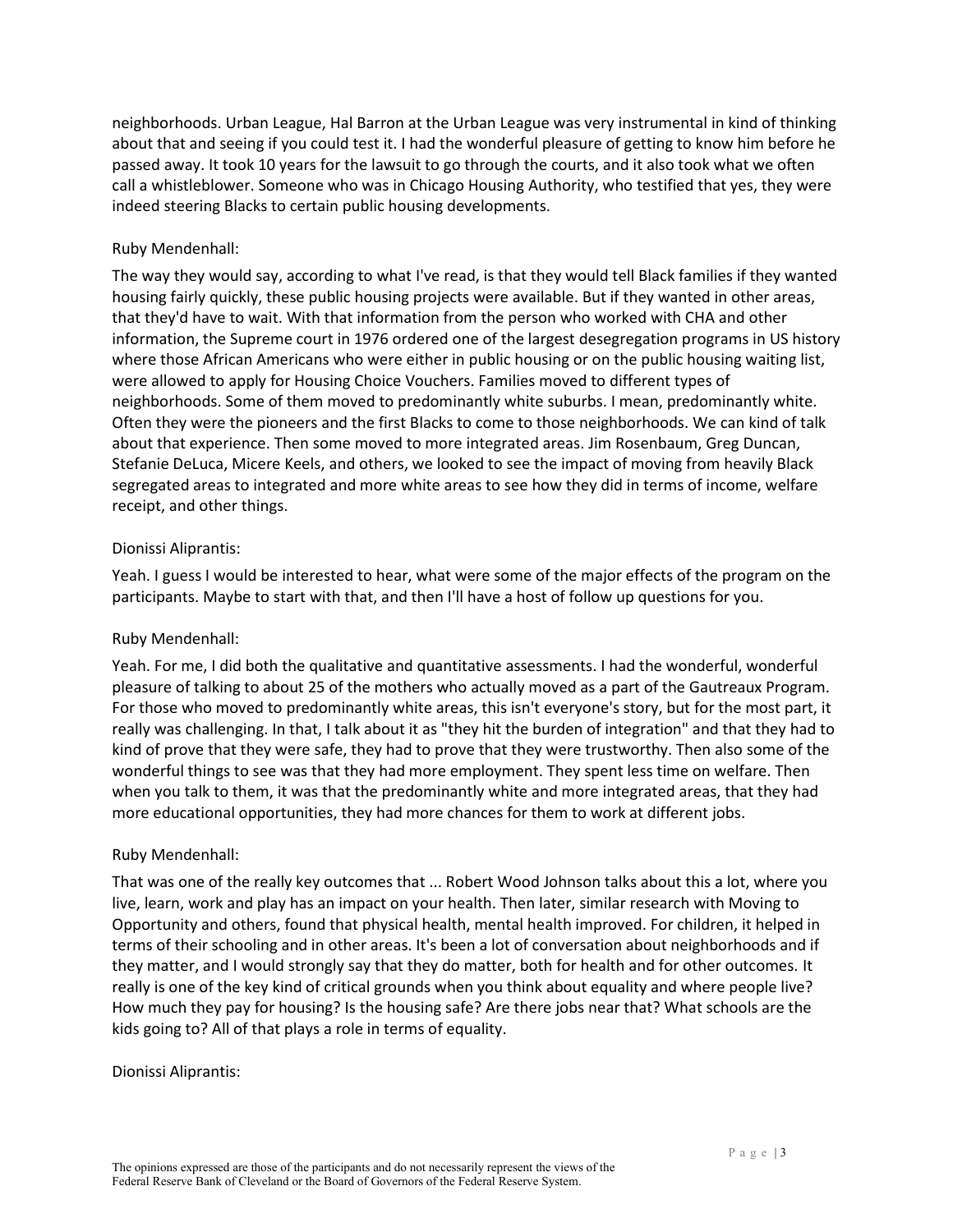Okay. Something you said that I would like to ask you about, I would definitely like to hear about the experiences of those people who moved when you talked about this kind of "burden of integration". Because I think this experience in Gautreaux and I think of Moving to Opportunity and even ... I think so much of that could still be with us today. I'm curious if you could speak about that because it sounds like there's maybe a little bit of a trade off there that I can talk about some of my own research that I feel like it's been hitting me in the face. This trade off where it's maybe kind of a sense of belonging or kind of comfort. It almost feels like there's a trade off with economic opportunity or educational opportunities. I'm wondering if you could describe that in Gautreaux and then kind of maybe even broader how you think about that.

#### Ruby Mendenhall:

Yeah. With Gautreaux, for their children, for instance, again, their children were the first Black children in many of the schools. Children were picked on, called names, and then when they would respond to the name calling, they would get to suspended. They would be kicked out of school. The parents actually came together and went to the newspapers and other things to try to ensure that their children had the same access. There was one story.

#### Dionissi Aliprantis:

Their kids that were the troublemakers, right? They were getting labeled the troublemaker and they're-

Ruby Mendenhall:

Yes.

Dionissi Aliprantis:

...being picked on.

#### Ruby Mendenhall:

You talked about, what do we see today? We still see today with even Black girls in grammar school getting kicked out and higher levels of suspension. You still see that where they're the problem and the result is that you punish in ways that other groups may not be receiving. Then also the mothers talked about, sometimes even when they did find jobs, there was discrimination on the jobs and that they would lose them. One of the mothers, in terms of social networks, in their communities, they have strong networks, families there and others. So one of the mothers who moved talked about that in the new neighborhood they were having a gathering. One of the mothers needed a ride and she was like, "I'll take you. "I'm driving. I'm going that way."

#### Ruby Mendenhall:

The mother's like, "That's okay. I don't need to go." Then eventually, she was persistent, again, this "burden of integration", and so they went together. Then they eventually became very good friends, but the mother told her, she said, "You know what? I was told that Black people had tails." I mean, just all of this stuff. The person, she was looking and so-

Dionissi Aliprantis:

Just comical, right?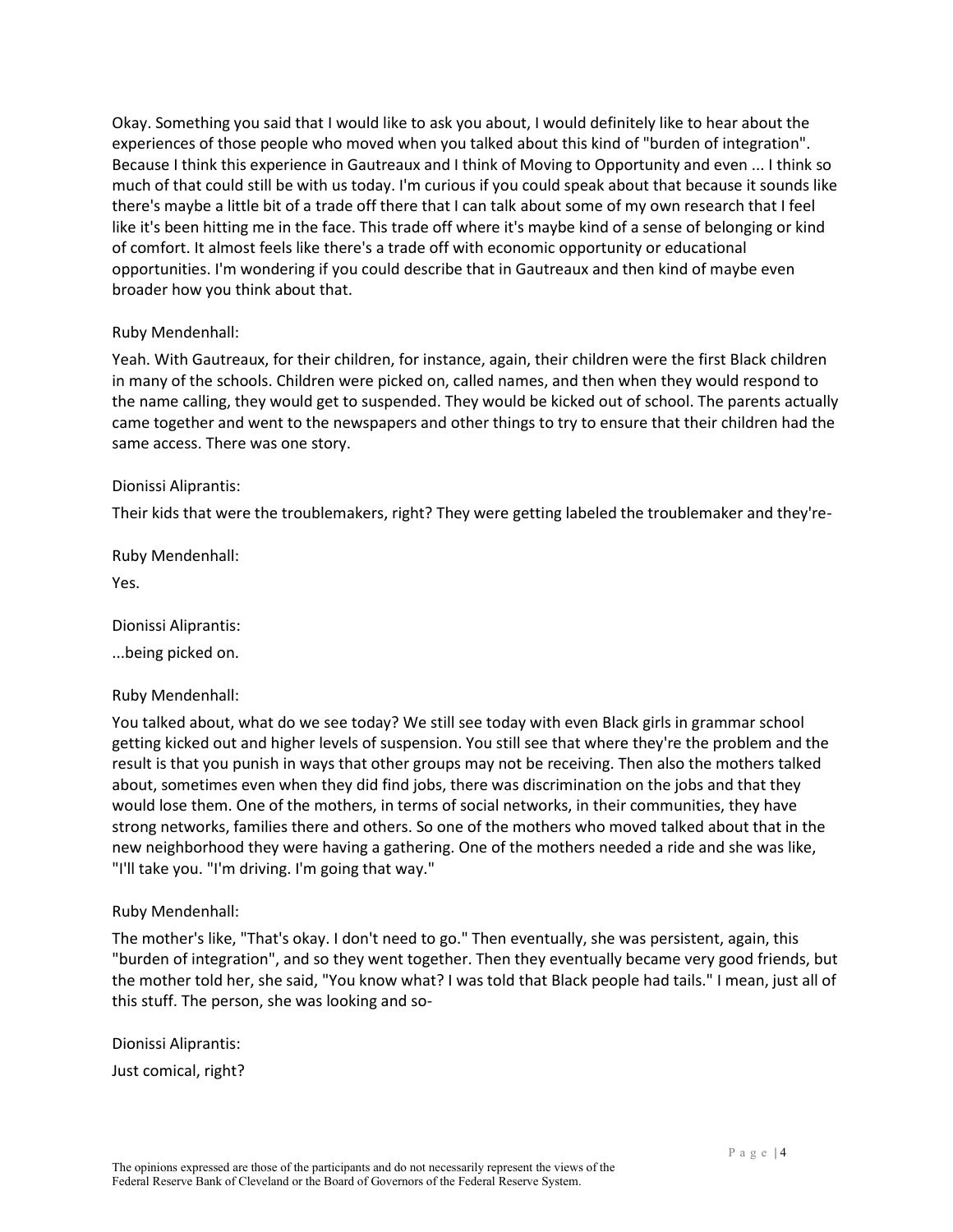#### Ruby Mendenhall:

Right. They had this exchange, but it just shows how then Blacks and whites and other racial groups often live in very different neighborhoods, have very different lived experiences. We saw that kind of with George Floyd. African Americans can tell you stories about police and what's happening. But then when it was kind of played out on TV, many was like, "Wow. I had no idea." But many people do have an idea because that's, unfortunately, our racial trauma, our lived experience, it's the racial socialization messages that we have to give our boys and our girls. Even for myself, when I was stopped by a police, I said, "I just want to let you know that we are recording this." To go to that level because of a fear. All that to say that, they really did put a lot of time, a lot of energy into saying that, "We are here. We want a safe neighborhood. The same as others, we want our children to be educated the same as others."

#### Ruby Mendenhall:

In fact, one of the mother again, was just kind of telling me some of the stories and I was like, "Wow. Tell me a little bit why you kind of made the choice to leave and to come to this context." She said, "Well, in the public housing, it was shooting and it was killing, so this is the choice that I'm making." Then she also said, "But I also found that my neighbors do kind of come around once they get to know you and stuff." It is that trade off. But I will say that other ways that there was a natural relationship that was built was when often the children were together at the park and they would just like, "What do you like?" "I like this." There were also conversations about just kind of traditional ways that people meet and create these relationships.

#### Dionissi Aliprantis:

Yeah. I just think about that because I think that holds, for me, some lessons about the path forward when you think about residential segregation, as you mentioned. Personally, I think it's just a really important factor in maintaining many forms of racial inequality. One of those is just what you were saying, even just awareness. I think the experience with Gautreaux and these mothers and these families thinking about ways forward where we can actually kind of improve those interactions or form those relationships, to me, that seems like a really critical step in trying to figure out how exactly do we do that so that all spaces are welcoming, I guess, kind of for everyone. I guess that kind of connects to another branch of your research. It kind of hurts me to turn away from Gautreaux because you've done so much, I think-

Ruby Mendenhall:

Yeah, I love ... Yeah.

#### Dionissi Aliprantis:

... pathbreaking and critical work on this. I find this absolutely fascinating hearing you just tell these stories. But I would mention, as I said earlier, there's actually some of my own recent research where what we found is that Black households with even the same income and wealth as their white counterparts, tend to live in neighborhoods with much lower neighborhood SES socioeconomic status, things like unemployment rates, educational attainment. It looks from our research like that has to do with Black households ending up in majority Black neighborhoods. You think of the history of residential segregation and how resources were kind of deployed.

#### Dionissi Aliprantis: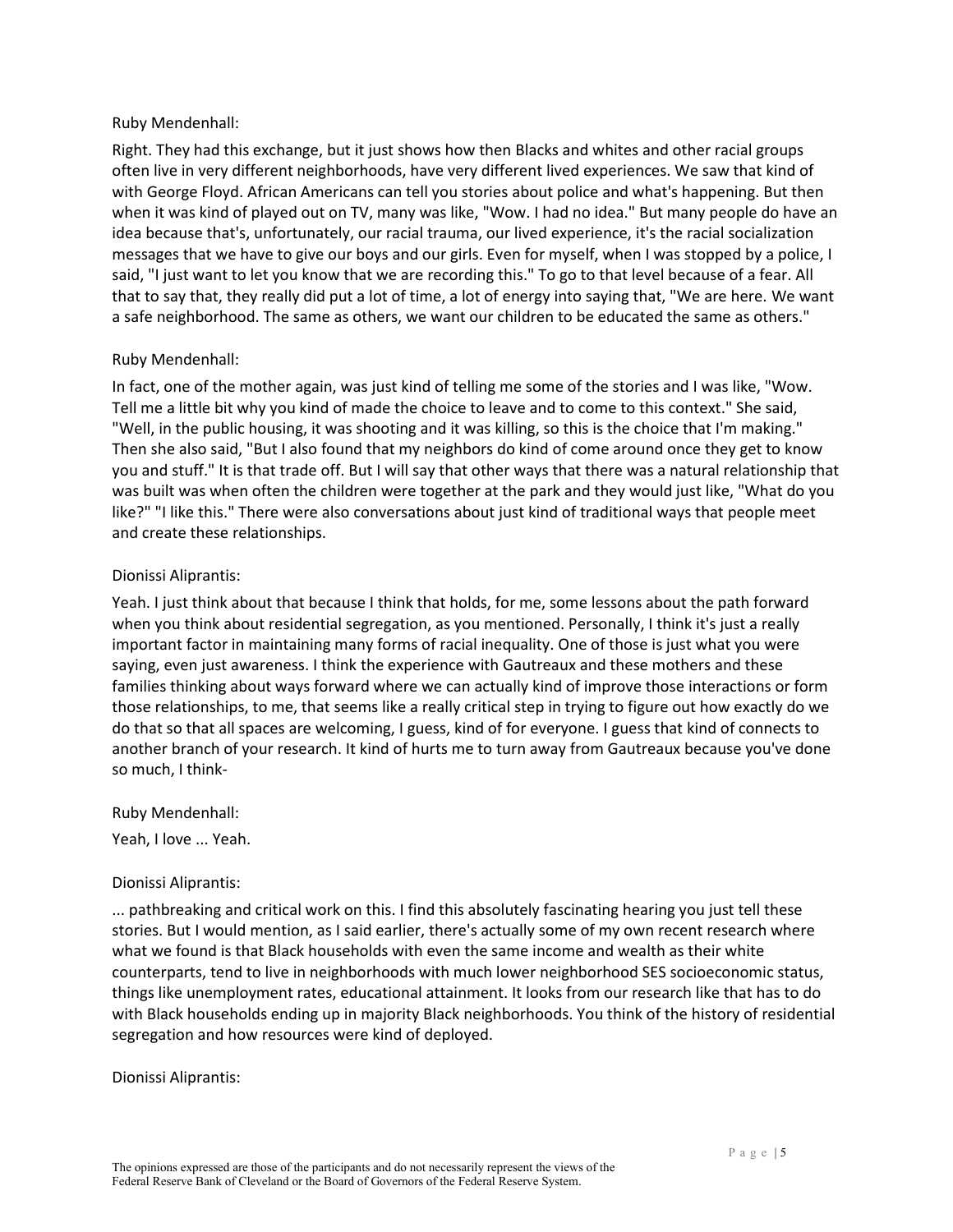It gets to this issue that obviously this could be because of continued forms of discrimination in the housing market. But what it tells me is that there's this big issue with kind of trying to avoid racial hostility. I'm wondering if you could speak a little bit about some of your work on kind of racial microaggressions, thinking about what the sociologist Elijah Anderson calls being "Black and in white space" and just this issue of avoiding racial hostility. Could you speak about maybe some of the costs that imposes on people and in different settings?

### Ruby Mendenhall:

Yeah. Also your work kind of reminds me Mary Pattillo, Black Picket Fences and how she talks about the Black middle class are still in very close proximity to lower-income African Americans. My work with Racial Microaggressions, I'll tell you how it started. I came to the University of Illinois in 2006, and 2006, 2007 was when they were having the raging debate about the chief and what to do about the chief. I remember myself and others thinking like, "Wow, what's happening? They say it's offensive, they'd like to get rid of it." Then it's this big conversation. That was the birth of The Racial Microaggression Project. At the time, very few people really knew the term and what it meant, and that was part of what we were trying to do too, in terms of education.

## Ruby Mendenhall:

I'll tell you, when we got the results, we went to different departments and talked about it, the students, they didn't know the term, but they knew the experiences. They knew the experiences of being in classes and saying something. One of the students talked about, when she tried to share her lived experiences, people would say, "Well, where is that written? Who's your source?" She talked about, "They must want me to write a book and cite myself." This kind of dismissing their lived experience especially when it's counter to the major narrative that could be happening. That's a cost in that students who are in the class, who are there to engage, to be critical of what they read, they tended to get silent, they tended to withdraw. That was kind of on the ... What do you want to call it? Least kind of destructive way.

# Ruby Mendenhall:

Another way is sometimes that they would start to feel sick. They would start to get depressed. They would not go to class. Also I think what makes it really hard in terms of racial microaggressions is the subtle nature of it. In that you are going along, you're in the class like everyone else, you have gotten there like everyone else based on your skills, your genius, and then something happens and it's a shift, and you're made to feel like you don't belong. You're made to feel like you're not wanted. No one put up the sign that says, go home or you're not welcome here. But again, subtle things from what was said, examples used, something that the peers said that students have said, "Okay. They may not know." But then when the faculty doesn't respond, that's when it gets really hard and students are just kind of just feeling like they're out there.

# Ruby Mendenhall:

Then also with environmental racial microaggressions, messages that you get from the environment, from the policies, from the practices. That's something that the university was really interested in understanding. I'll tell you, I did this as a junior faculty. Like I said, I just arrived on campus and we started doing that. I was really kind of nervous when you talk about what's the cost kind of, and then what's the cost of saying to a university, "Hey, these things are going and on." But I will say the university in a lot of ways was very supportive in terms of the funding, in terms of providing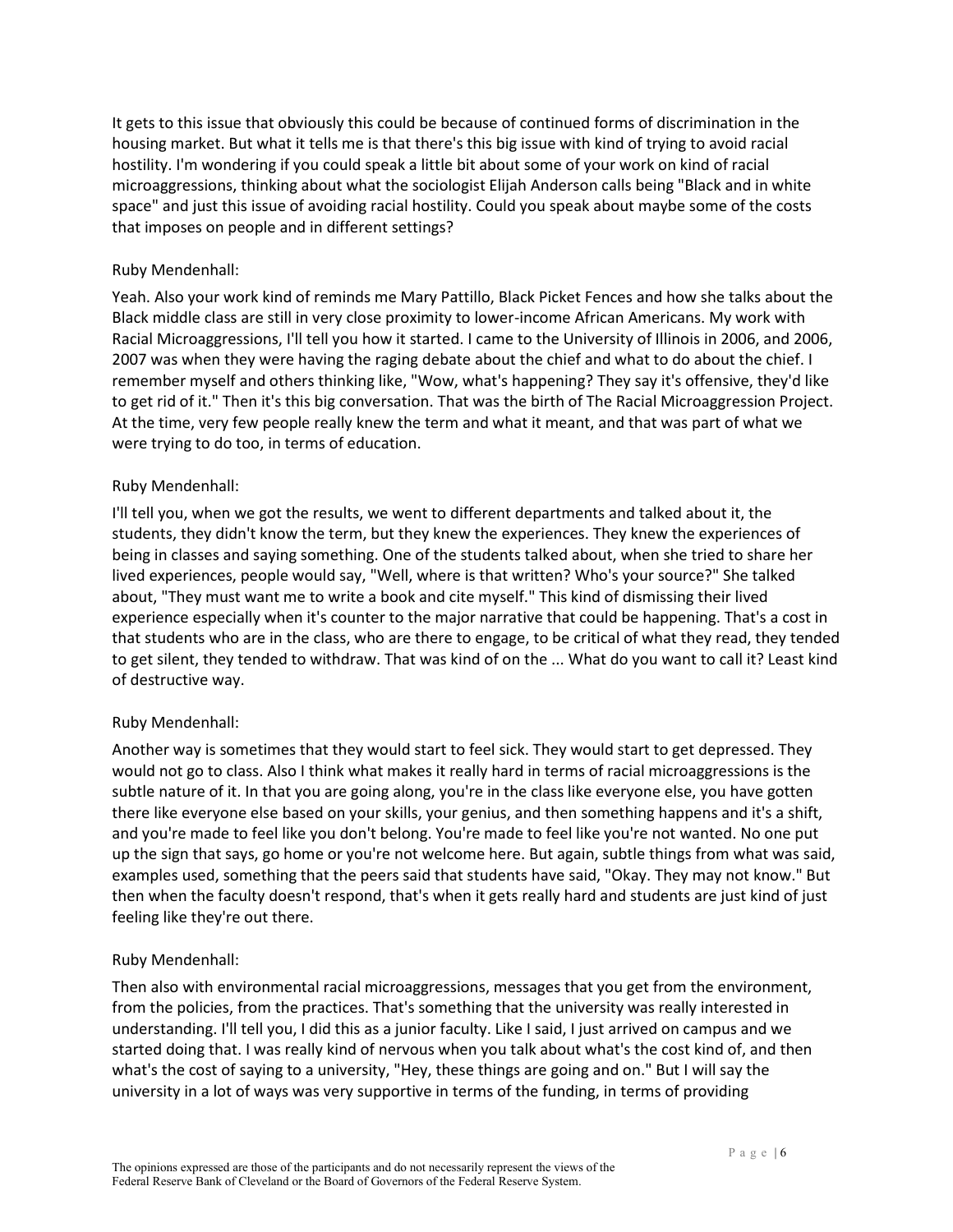opportunities to speak, to introduce the terms. It was tough. Even at one point I was doing one of the trainings and someone was like, "Wow, you're in the belly of the beast."

#### Ruby Mendenhall:

I was like, "Wow. I didn't think about it, but now that you mentioned it because it really is a tough subject." Often, sometimes when we are asked to come and speak it's because that students and others are feeling it and that they don't necessarily have the power or the words to address it. Speaking of power, that's a big part of it. Even we tell students and students tell us, sometimes you have to talk about calculus or you have to figure, "okay. Is now the time to speak up? If I speak up, what does it mean for relationships? What does it mean for letter of recommendations? What does it mean for other things?" That's also a heavy, physical and psychological toll that you play as well.

## Dionissi Aliprantis:

Kind of a constant source of stress. I'm curious, I kind of want to connect this with something that you were talking about in Gautreaux. When I hear that for example, some of the students talk about some of their classmates and it's clear they're maybe say uneducated on a topic, or just don't have some experience with it, I'm wondering how much to me ... I'm sorry if I keep seeing residential segregation pop up everywhere, but to me, this ability to dismiss someone or to just be unaware of the kinds of experiences they've had, to me, that kind of speaks to, again, that we live in different societies and we still live in such a segregated society in so many ways. I'm wondering, just thinking a little bit upstream, if maybe that's something that can happen at the university campus, but maybe it's beforehand, too.

## Dionissi Aliprantis:

You talked about, there were these natural ways where people would come together and just build friendships just based off of our kids are playing on the playground together. You spark up a conversation and you end up realizing you get along with someone. I'm wondering what possibilities do you see for that? Is that something that's totally based on, I guess, kind of residential segregation? Is that something that universities, schools, say churches, can we have churches interact with each other? What kinds of possibilities do you see or have you experienced in your work for maybe breaking down some of those kind of blind spots or ...

# Ruby Mendenhall:

Yeah. I think all of the above that you talked about from on the individual level, to the structural level. At the University of Illinois, they have living and learning communities where freshmen can choose to live in dorms where they interact and they do different activities that kind of takes them outside of their traditional experiences. [crosstalk]-

Dionissi Aliprantis: Is that right? That's-

Ruby Mendenhall:

... in my ... Yeah, mm-hmm (affirmative). Yeah.

Dionissi Aliprantis:

That's very interesting. I wasn't aware of that. That's very interesting.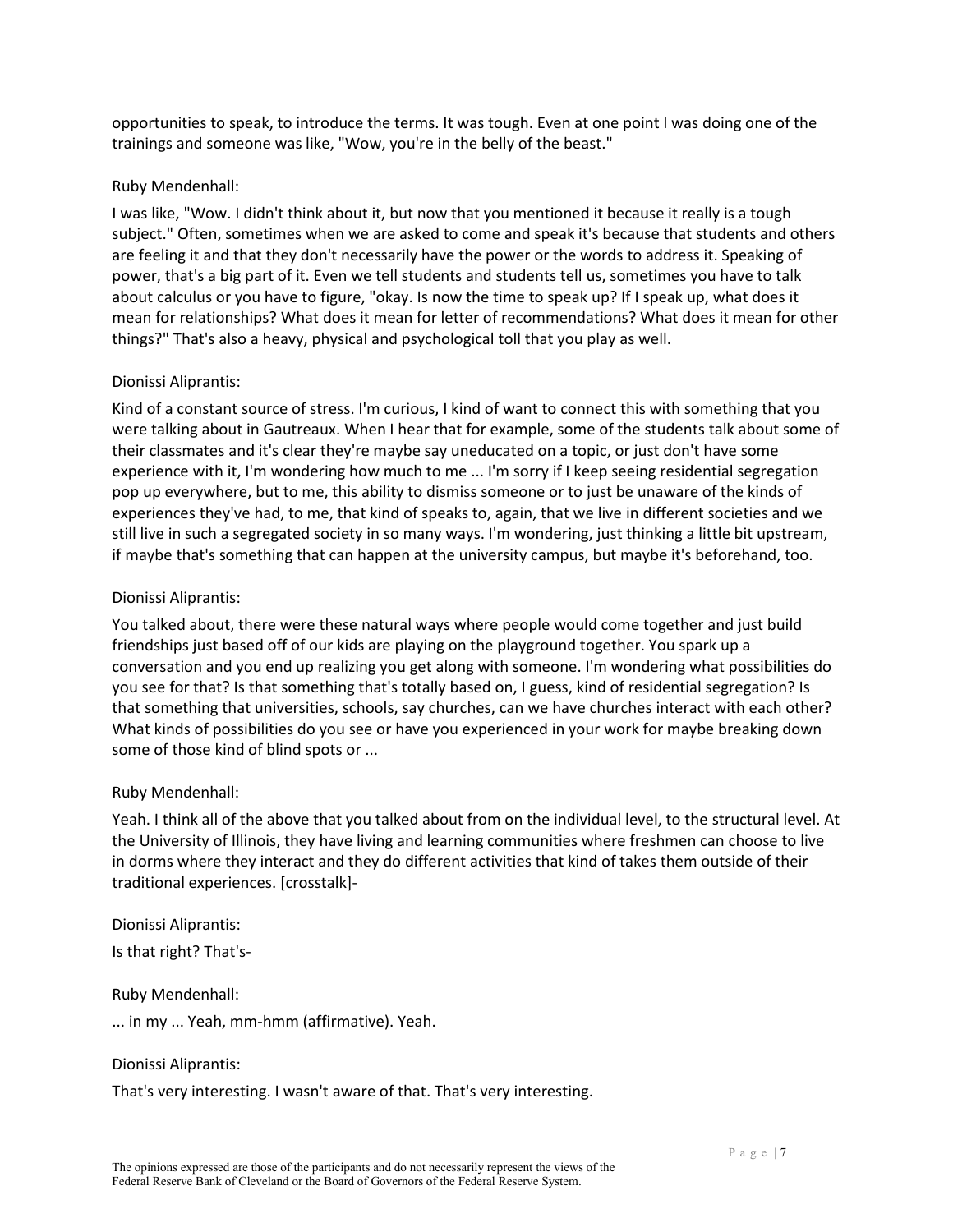### Ruby Mendenhall:

Then also Greg Duncan, my dissertation advisor, did research on students when they're put in rooms and have roommates who are from a different background. That's another way that you learn, assuming that the relationship lasts and they don't end up switching rooms. But that's how you do it. More on a structural level, it's what we're arguing for now, is diversifying the student body in the College of Medicine and different disciplines, especially the STEM disciplines. The importance of having people who have experienced what you're studying in your classrooms. For me, when I do my community work, it's now being implemented in terms of structures and policies. The university is, in their documents for getting tenure, you can now get credit for working in the community and being an engaged scholar and crossing those boundaries and putting out research that shows the importance of the wealth of information and knowledge that the community brings, that diversity brings and to have that in scholarship and in classes and other ways.

## Ruby Mendenhall:

I think it's a lot of ways, but it has to be very deliberate because it's been very deliberate not to have it like that and also in some ways kind of invisible. Sometimes I'm in meetings or I'll see things and I can see five or 10 years down, or even two or three years down the road, and I'm like, "Yeah, but if you do it like this, it could leave out certain groups." It's important to think about that, not to reproduce what's already been done. I think, again, who's at the table? Who has the voice? Who can see, who can put together the sociological literature, the structural oppression, individual's agency and try to communicate it in a way where people don't get offensive and feel like you're having conversations about them as an individual? When really you're trying to say, it's the system. We have to keep our eyes on the system and how it operates. Individuals create the system, but we have to think about the system.

# Dionissi Aliprantis:

Yeah. But, I don't know, when the flow or the current or the stream is kind of pushing you in one direction, I think that's really the issue, of figuring out what direction is that pushing you in? I guess this kind of maybe goes back a little bit to Gautreaux. There's a range of other topics I wanted to cover with you. I don't know if we should talk about EITC, but the other topic that I was very interested in talking about with you was this issue of kind of trauma, mental health, exposure to violence. You've done some really important work on this, some of your older work, some of your newer work, and I would be curious if you could speak about just generally, I guess you've already probably have a little bit, but if you could expand on your motivation for studying these topics, these questions.

#### Ruby Mendenhall:

Yeah. Actually, it really does go back to the Gautreaux. Again, when I had the wonderful pleasure of talking with the women in the Gautreaux, a lot of them were sick. A lot of them had diseases. I remember there was one woman, I think she had cancer. She was in her 20s, and just others. Then I was also amazed that they were sick, but then they were also going to work, taking care of their children and doing things. In my head, I was like, "Okay, I see this, I see some patterns, but I can't put my attention." With your dissertation, you're like, "I have to do this, get this, get this, and wrap this up." But I think listening to those women and thinking like, "Wow, why are they so sick?"

#### Ruby Mendenhall: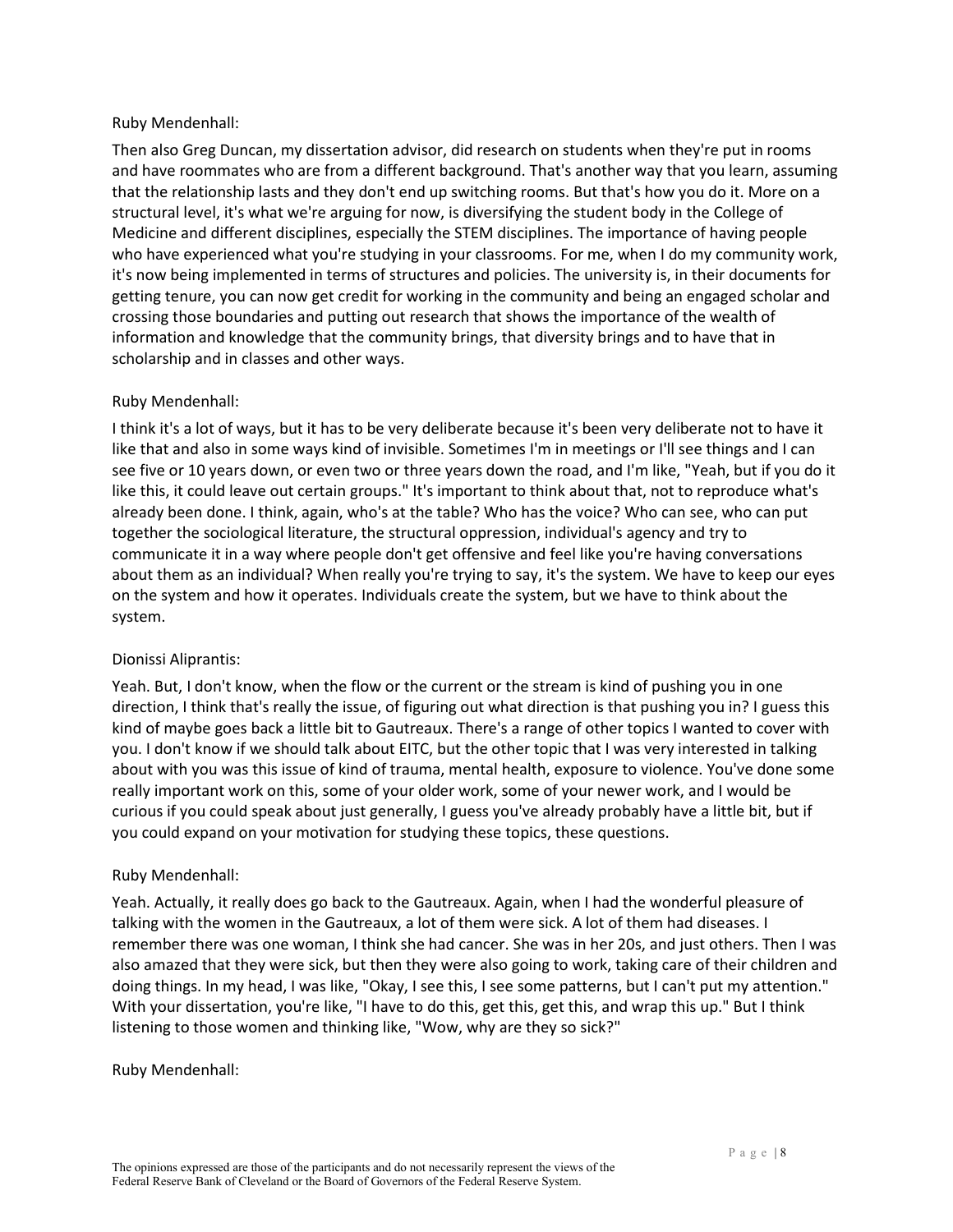Not all of them, but again, some of them. Just kind of storing that in the back of my mind. Then, like I said, my original research was looking at how segregated neighborhoods affected economic outcomes. But it turned to looking at health and gun violence when ... I was here in Champaign, but I'm from Chicago. I love Chicago and was hearing family and friends talk about the violence young people were being involved, young people were affected by it. I was like, "Wow. It seemed different." With Robert Taylor, it almost was an order. The gangs, they had their wars, they had their kind of shootings, but one thing they would say as a community, "Look at 3:30, it's about to be on, so get your kids in the house. Get them off the streets because it's about to go down."

### Ruby Mendenhall:

It was kind of, word was passed around, everybody, for the most part, had a sense. Not to say it played out like that all the time, but in general there was conversation about making sure that the children are safe. As I started to listen and to feel, because I had two kids too, and I turned my research agenda to looking at gun violence. We initially did focus groups. We talked to mothers, children, fathers, and wanted to make sure this was an issue, this was something that they were having struggles with. I mean the stories were just something. After that, we received funding to do a really innovative study where we talked to close to 100 Black mothers in low income neighborhoods, segregated neighborhoods. But we also did some genomic analysis because we wanted to see how the stress of living in neighborhoods with high levels of violence affected their health and wellbeing.

#### Ruby Mendenhall:

I remember when we did the focus groups, we were like, "Okay, now we want to do interviews in the future. How do you think we should talk to the women asking them for their blood to do the analysis?" They kind of gave us some language because even in our research team we were like, "Can we get Black women to give blood because of the racism, because of the exploitation, because of the abuse?"

#### Dionissi Aliprantis:

The history.

# Ruby Mendenhall:

Yes. "Would they do it?" We put together a script and part of that script was to talk about Tuskegee and other things, and to just kind of say, "We recognize the abuses. This is now what we are trying to do. We are trying to understand how living in neighborhoods with high levels of violence affect your health and wellness." I'll say that the women were really interested in learning about that because they were having experiences in their bodies. Sometimes they connected it to stress and sometimes they didn't. They talked about having headaches, backaches, stomach aches, hair falling out, a loss of sexual desire. I mean, just a whole range of things. We did the study and it was just ... You know how you have certain experiences in your life that changed you? One was-

Dionissi Aliprantis:

Stay with you.

#### Ruby Mendenhall:

... working on the protective service team and hearing the stories. When I talked to the women, that was another life-changing event and in ways that I didn't even recognize myself. Family members were like, "Are you okay?" I was like, "What do you mean?" "You're kind of different. Something's going on."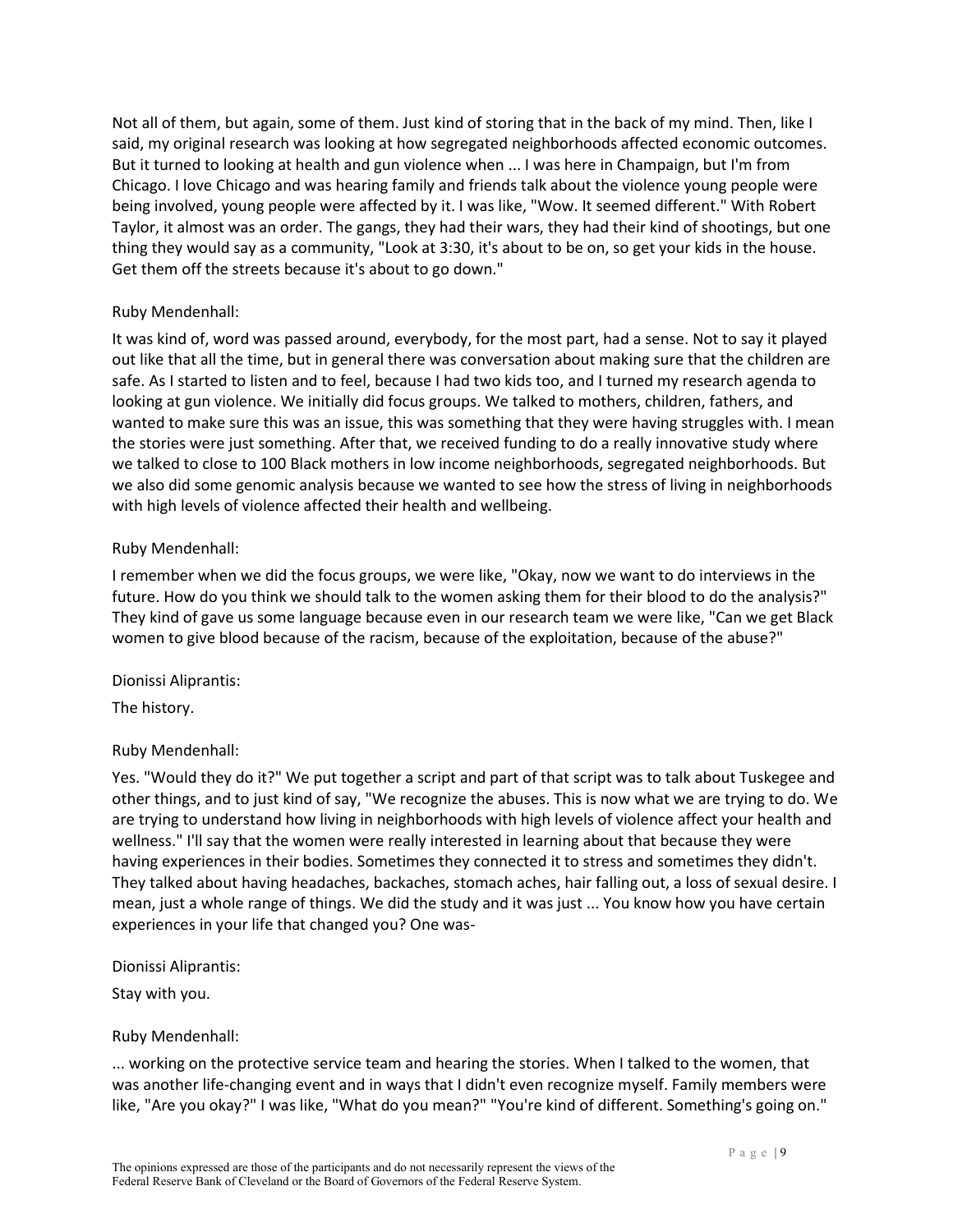It was hearing all of the trauma. Even sometimes, it was mostly Black women, it was one Latinx graduate student, and we would kind of talk about the study at the end of the day and sometimes just crying. Just kind in tears from what we've heard. I kind of took on that and I didn't recognize how much, but there was a voice in my head that was like, "You need to get some more coping mechanisms." I say all that to say that I'm African American, I'm a Black woman, so I share their experiences on some level. But on the level of the fear, the stress, the anxiety, the panic of not knowing if your child will be okay.

### Ruby Mendenhall:

For some of the women, their children were not okay. They were killed. It's really hard think about. I really appreciated them telling their stories, being very open. One woman, again, told me something that was really life changing. I went in thinking about social structures, like oppression, like, "Let's talk about some of the issues, how you're working with them. Let's work together." One of the mothers said, "Thank you for coming to see how we're doing. The little things matter and people don't understand that." I was like, "Hmm." as I thought about it, I was like, "Okay, I think she was saying by us coming and saying, how are you? How you doing? How are your children? What do you need to be well? Let's try to work together to put some of those things in place." That that's really powerful, looking at her humanity, recognizing her dignity. That was transformative.

#### Dionissi Aliprantis:

That's a starting place. Just starting with giving people some love and just in some basic sense saying that we care about you. I care about you as a human being. Right?

Ruby Mendenhall:

Yes.

# Dionissi Aliprantis:

Yeah. I definitely can relate to the feeling of just realizing how much is kind of going on and how much, in some sense, I'm personally removed from it. But then also realizing that if you really are sensitive to it at all, it should affect you because there's a lot going on. I was wondering if you could speak at all. You've written, I think a little bit also on the youths themselves. Do you have any thoughts or comments about how this actually affects kids growing up in these kinds of conditions?

#### Ruby Mendenhall:

Yeah. We did ask the mothers about how their children were doing it. I will say, the mothers really tried to shield their children from what was happening. But one of the mothers was like, "Kids ask questions. Kids, they see it." One of the mothers, after the kids repeatedly had to kind of get in the bathroom, get in the bathtub. I said, "Well, how do they cope?" She's like, "They're afraid. They don't want to go to school." She talked about how she tells them that they'll be okay. Then I said, "Do you feel that way?" She's like, "No, but I tell them that, so that they'll feel okay, that they'll feel safer." She has panic attacks.

#### Ruby Mendenhall:

Again, it's just a toll. The kids again, they see it. Some of them, one child, he was somewhere with his friends. He stepped away, the friend was shot and killed by a bullet. The same child was somewhere else, stepped away and the friend was killed by a bullet. So just so much trauma. Then the parents talked about ... I said, "Did the school get services like Sandy Hook?" Because that happened near that time. She put in quotes, like, "We were supposed to have services, but we don't. I called the school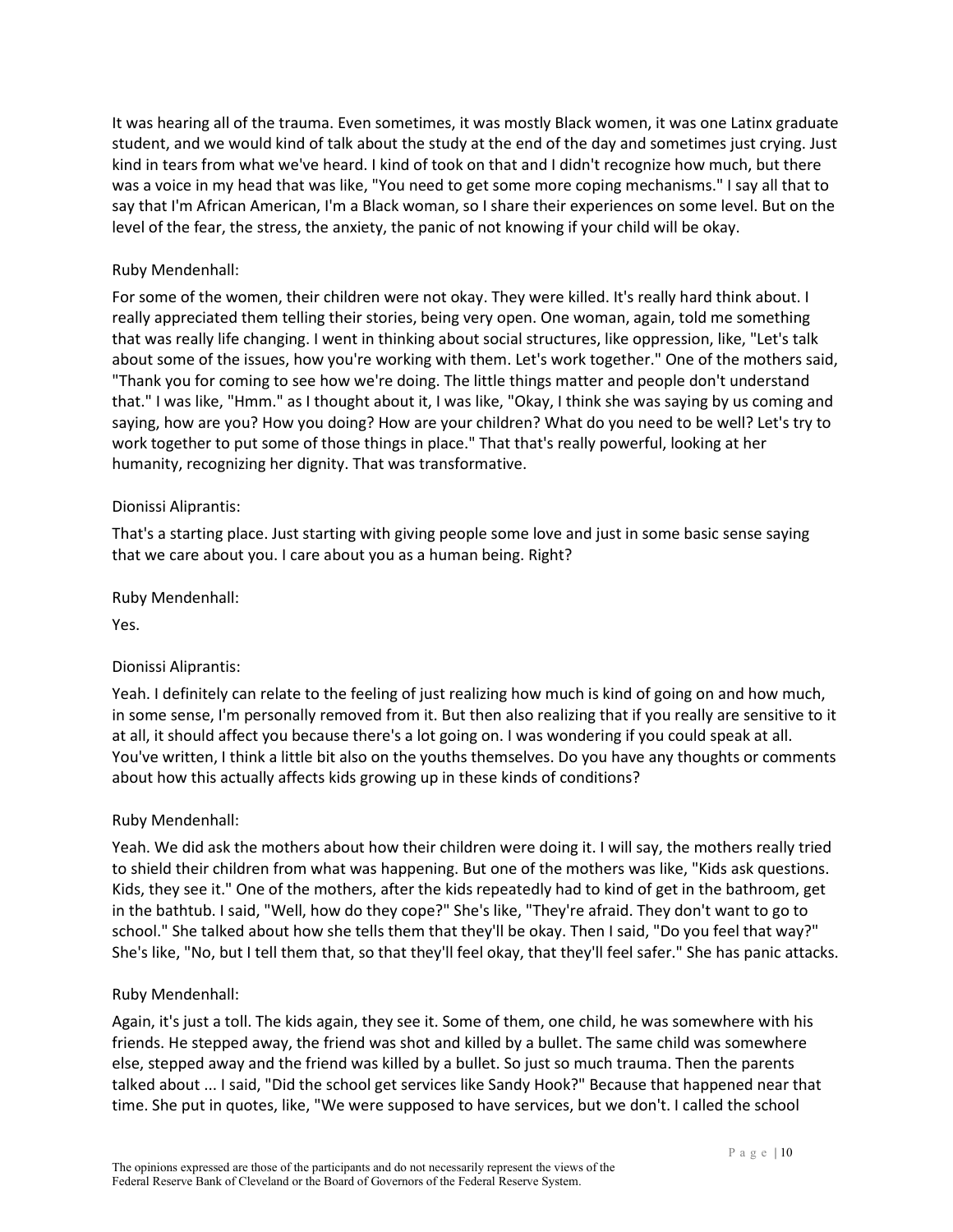once. They told me to call back. I called back again. They said they were busy." I think she may have tried to a third time and then she stopped. Then a lot of times you have these children who are traumatized and they don't get the care that they need.

### Ruby Mendenhall:

Sometimes kids are traumatized and the parents don't even know. The mothers, they talked about some of the stuff that they witnessed and that they didn't even tell their parents. Now I always say I, and not just me, others, "When you see kids flipping over tables, yelling, cursing, even shooting ..." And Bruce Perry and others are saying, "the question isn't, what's wrong with you? The question is, what happened to you?" I think as a society, that's the question that we have to unpack and we have to look at our role as adults, as policymakers, as universities, as healthcare systems, other things like how are the lack of opportunities? How is systemic racism over 400 years and for other groups? How does that affect how children are developing, how they're growing? And we can change it.

## Ruby Mendenhall:

We can analyze and we can collect the data and we can look and it's like, "Wow, these are some of the consequences." But we then can take the step and use our resources to change it. That's some of the things that I'm doing and others. But the work that I'm doing at the university, one is to the National Science Foundation funded project. We call it The Nobel Project, where we have young people giving them exposure to computer science, but it's also a pathway to the college of medicine. We try to give them unprecedented access. So skip over all of these structural barriers and put them right at the center of a Research One university, put them at the center of Nobel laureates who have graciously agreed. Dr. Robert Grubbs, Richard Roberts, they have talked to the students kind of about their challenges. That's amazing, and even for myself, to hear them talk about times when people told them, "No, you can't do this." And they were able to overcome it.

# Ruby Mendenhall:

Those are some of the ways. Then the last thing I'll say is, and also training them to be community health workers. Where they can then have knowledge about health and wellness and then serve as trusted individuals for their peers.

#### Dionissi Aliprantis:

Could you elaborate a little bit for us on this issue? I feel like there are two streams that you were talking about here, but maybe they're really the same. I think there's this question, what I take from the literature on Gautreaux, Moving to Opportunity, really this issue about neighborhood effects, to me obviously housing mobility programs, I think that's part of the solution when you think about residential segregation or just in general specific kids. But I think the larger lesson when you're thinking about neighborhood effects is just this idea of what you said earlier, that your environment matters. And we can create places where they're supportive of kids, of their growth, of fostering all the kinds of good things we want and their ability to participate in the economy. You are describing some of the pathways that you're thinking about trying to do that rather than just thinking about what's wrong with you, what happened to you?

#### Dionissi Aliprantis:

How can we kind of bring you in the right direction and bring you into kind of society in many ways and include you? I guess I heard two big things there and I'm curious if you could elaborate on them in terms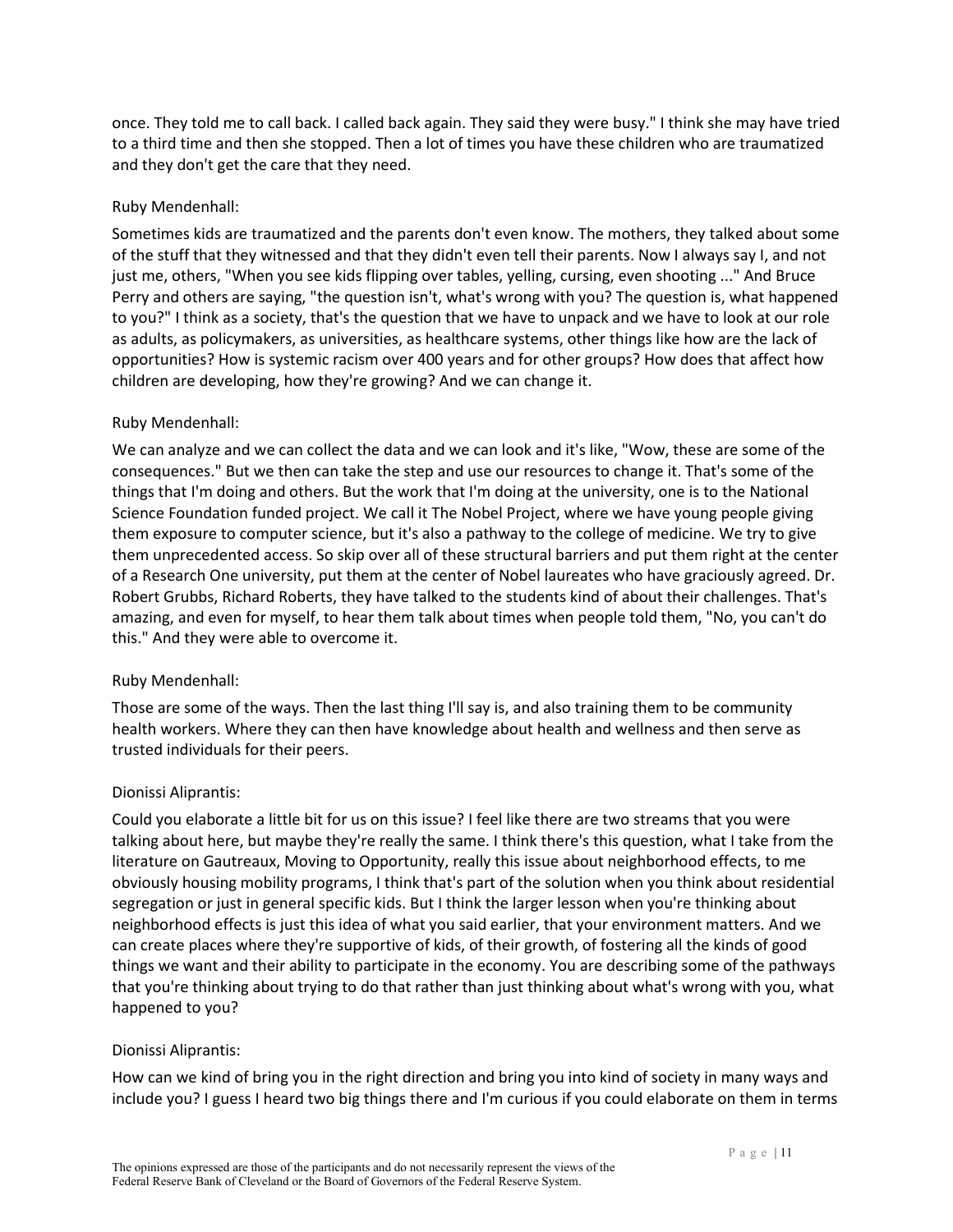of, I think kind of creating these kinds of places. One was just thinking about access to STEAM careers, how do you get kids excited about learning? How do we support our kids in public schools? The other was this conversation about community health workers. Maybe we should turn to community health workers second, because I think there's a lot to talk about there. But when you think about your work with kids and getting kids access to content, to excitement, to knowledge, how do you think about expanding that and what have been some of the main sources of success for that with you of getting kids excited and engaged in a way that they want to learn more and they want to develop themselves and their own knowledge?

## Ruby Mendenhall:

Yeah. I will start with, when we started the Nobel Project, we talked a lot about, and in the intake form we asked kids, what are your dreams? What are you passionate about? What do you like doing? Because our fundamental belief is that everyone has genius. Everyone has a gift. Everyone has something that they can do that is just extraordinary. I know a lot of times in our school systems we're taught that there's a certain group of kids who are gifted, who have all the talent. We definitely do not or hopefully we do not kind of reinforce that. We talk about, what are you good at? What do people tell you that you're good at? the goal is to layer computer science and medicine on top of that. For instance, I talk about this as a pathway program to the college of medicine and students need to know differential equations, linear algebra.

## Ruby Mendenhall:

Not something you just kind of pick up casually. We are trying to create ways that that then becomes part of the culture where the mother, uncle, sister, brother, cousin, Sunday school teacher would've heard about it, have a sense of what it is, maybe can talk to young people about it. We also definitely believe in intergenerational activities, because children, especially those from marginalized backgrounds, it's often hard for them as individuals to come to and to make the pathway to STEM, to medicine, to all of those. So that's one thing we do. Then what we did was do math videos. We took what children loved and created videos, and we're still in the process of doing some of them. For instance, one of the students plays Minecraft a lot. My kids spent years of their life, I'm sure, playing Minecraft.

#### Ruby Mendenhall:

His videos show the math that's in Minecraft. We have another student who's a classical violinist and he wants to do a music video on geometry and the angle that you hold the bow for the violin, the geometry and that. Those are some of the ways where we take what they really love. I'll give a story where students are ... How should I talk about it? Their parents are bringing them to us. I'll say it like that. Where the student, if they had their choice, they would not be there in some way. One of the students was telling us, he was like, "My mom really wanted me to do this and it was okay. It wasn't anything that I would've chosen." But then he said, "When we started kind of teaching the coding that work with our arduinos ..." kind of these microprocessors that you can control things.

# Ruby Mendenhall:

Then he just started really getting excited. It's interesting because the mom said she tried to get him involved in things like that before, but there was something about it that really got him excited. Now he was using it to teach English as a second language and doing all kind of other things. That's what I mean that the students already have gifts and genius and we are just a platform helping them to bring it out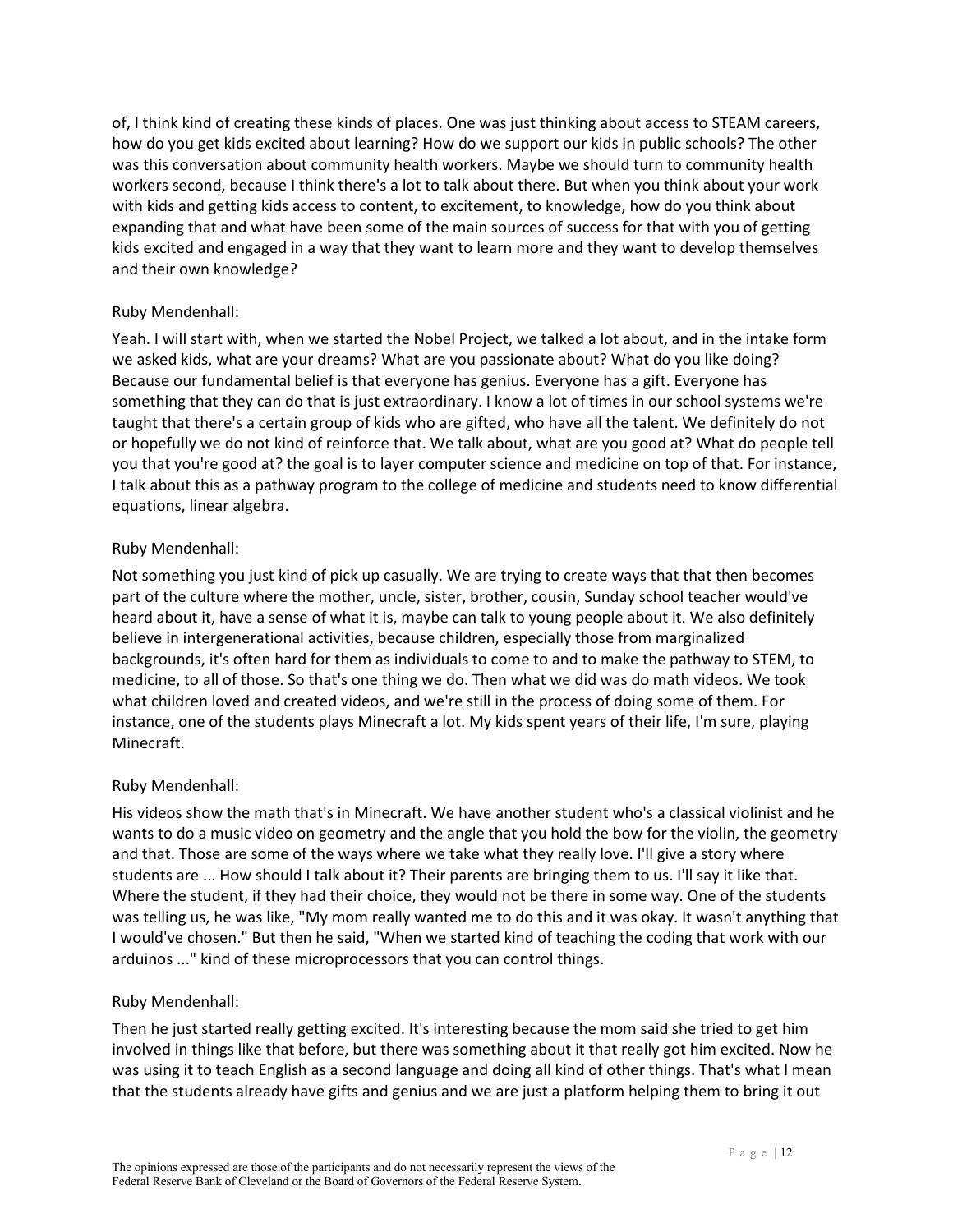and then we can expose them and teach them and add to it. But our belief strongly is that they already have gifts and genius. Then I'll tell you one more story that isn't so much with our project. But I was talking to one of the service providers in Chicago and she was telling me about this young man who took her phone and then showed her her picture that was being captured by the camera in Chicago.

### Ruby Mendenhall:

She was like, "Wow, how did you do that?" He's like, "Everybody can do that." I was like, "No, everybody can't do it." If you were somewhere else, you probably will have a scholarship to MIT and U of I and all of that. I said, "Well, where is he now?" Because I was going to try to navigate that and do some unprecedented access. She said, "Well, he was working part-time and then ..." I'll just say, life events happened and he was somewhere that could not take advantage of what I could do. But that's what I mean. There's this potential that as society, because of the structural barriers, the racism, classism, sexism, all of the divisions, that we really lose out on a lot of gifts and genius. That's me, others are trying to think about how do you tear that down?

## Ruby Mendenhall:

How do you ensure that everyone is able to engage in it? It could be at a university or it could be in the arts. It could be building homes. I'm hoping to build smart, affordable homes. I'd love to be bring the young people, YouthBuild and others into that. Those are exciting times when you want to get kind of discouraged, Kind of looking at the gun violence, some young people losing their lives and all the other stuff, there is this spark that no, things can change. I'm not enslaved as my great-great-grandmother. Jim Crow, and you see me hesitate right, in terms of segregation, well, I'm not in the depths of Jim Crow, so things can change. That's what the young people tell us too.

#### Dionissi Aliprantis:

No, but something that I'm just hearing that really resonates with me is just this idea of creating pathways and engaging kids in building on their passions and finding ways to engage them. Then once they get excited about learning, you think about education, what it is. I mean, I think of, if you can get a kid excited in that way, you think about downstream in terms of their labor market outcomes, it's just going to be night and day. Just very different stories. It's just a matter of them getting that access. Getting a little bit of access to realize the ways that they can develop their talents and their passions.

# Ruby Mendenhall:

Yes. Then if I can just say on a structural level, the University of Illinois has a Illinois Promise. Where students who make under the middle income, they can come to school for free. We'll have to think about fees and other things, but to me that really is a ground that's just innovative. Well, I don't know if innovative, but it really is a game changer in that even as we tell people, "Wow, your gift is this. I think you could be really good. This is your interest? Okay. Here you can apply." Money doesn't have to be as big of a barrier as it could be for many people. I just think that that is just extraordinary.

#### Dionissi Aliprantis:

Okay, great. It's very cool hearing you tell us about all this work that you're doing. It's very exciting. I guess maybe the last thing I would like to ask you about is just your work with community health workers. What kind of work is that? How do you think about that? The work that you're doing, it feels like there's some kind of solidarity with the people you're working with, but I think there's also this notion of expertise. That obviously being able to run some kind of lab experiment in a biology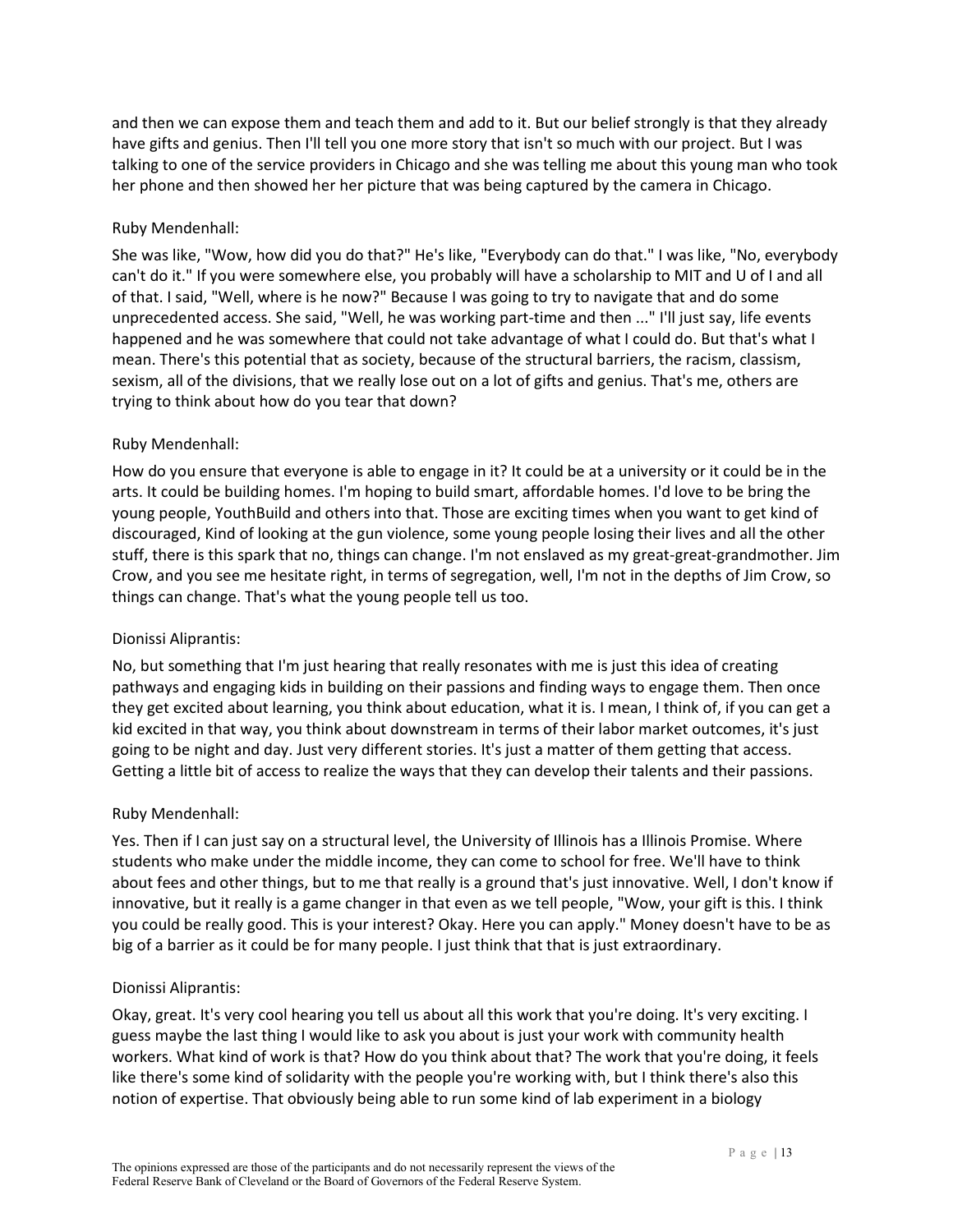department or chemistry department or whatever, there's some expertise there and there's something very valuable there. But that also everyone has expertise about their own lives and their own experiences and that that's valuable. I don't know if the that's an appropriate lead in, but I'm just curious to hear about how your work with community health workers.

### Ruby Mendenhall:

Yeah. It's wonderful, and that's exactly how I feel. Again, I think from the women with Gautreaux, and then also when I did the interviews in Chicago, and the thing that really struck me too with the interviews was that there was a lot of grief in the Black community and just kind of thinking about how we process that grief. Of course, we have our rituals, our funerals and other things, but it was just really hard to watch on some levels. I was always thinking, what can be done to build on the cultural wealth in terms of grieving? That was before COVID hit. Now the whole country is experiencing this grief and the loss of the rituals. The kind of sitting by the bedside, visiting people, having conversations that you need to have, going to funerals, just all of it.

## Ruby Mendenhall:

Again, even before COVID, I was saying that, as the women talked about the headaches, back aches, stomach aches, that it's really important to understand how the body works, how the stress response works and how it can wear and tear on the body. The allostatic load and all of that research by Geronimus and others, and even our own research that showed women who perceive their neighborhoods as unsafe, as feeling that their children may be shot or witness someone being shot, that the immune system regulation was thrown off from that. That, when I think about community health workers, I really like it because it's saying that they're trusted individuals in the community that have this information about health and wellness. Again, although we all kind of have it. When we get sad, there're different things that we do to make us feel better.

#### Ruby Mendenhall:

Some may facilitate healthy habits and some may not, all of us with unhealthy habits. But the community health workers where you can turn to and have someone who can even stand in the gap between you and healthcare providers. Because again, racism, being listened to, culturally, a lot of times we are conditioned to put all of the trust and faith in physicians. Even sometimes as Black women, we see that with high infant maternal mortality, when we say there's something wrong, something's not right in my body, and if it's not heard, it could be deadly as we've seen with Serena Williams and others. When we started working with youth, that's something that I really thought was important, especially because their world is so different. I hear some of the stories and I'm like, "Wow, I don't think like that. That's not my world. I don't know how to do that."

#### Ruby Mendenhall:

Even one of the students talked about, "Yeah, we want to do things. We talk to our parents and sometimes they don't hear us and it has to come from us." I could relate because sometimes I'll talk to my sons and I think I'm repeating what they said and their like, "That's not what I said. You don't understand." I'm like, "Wow." That's why I'm really excited about training them as community health workers because then hopefully there's more of that gap. They're there in the school lunchroom, they know more. But the also beautiful thing is that they're connected to us and we can give them unprecedented access to resources that they need. With our training, some were interested in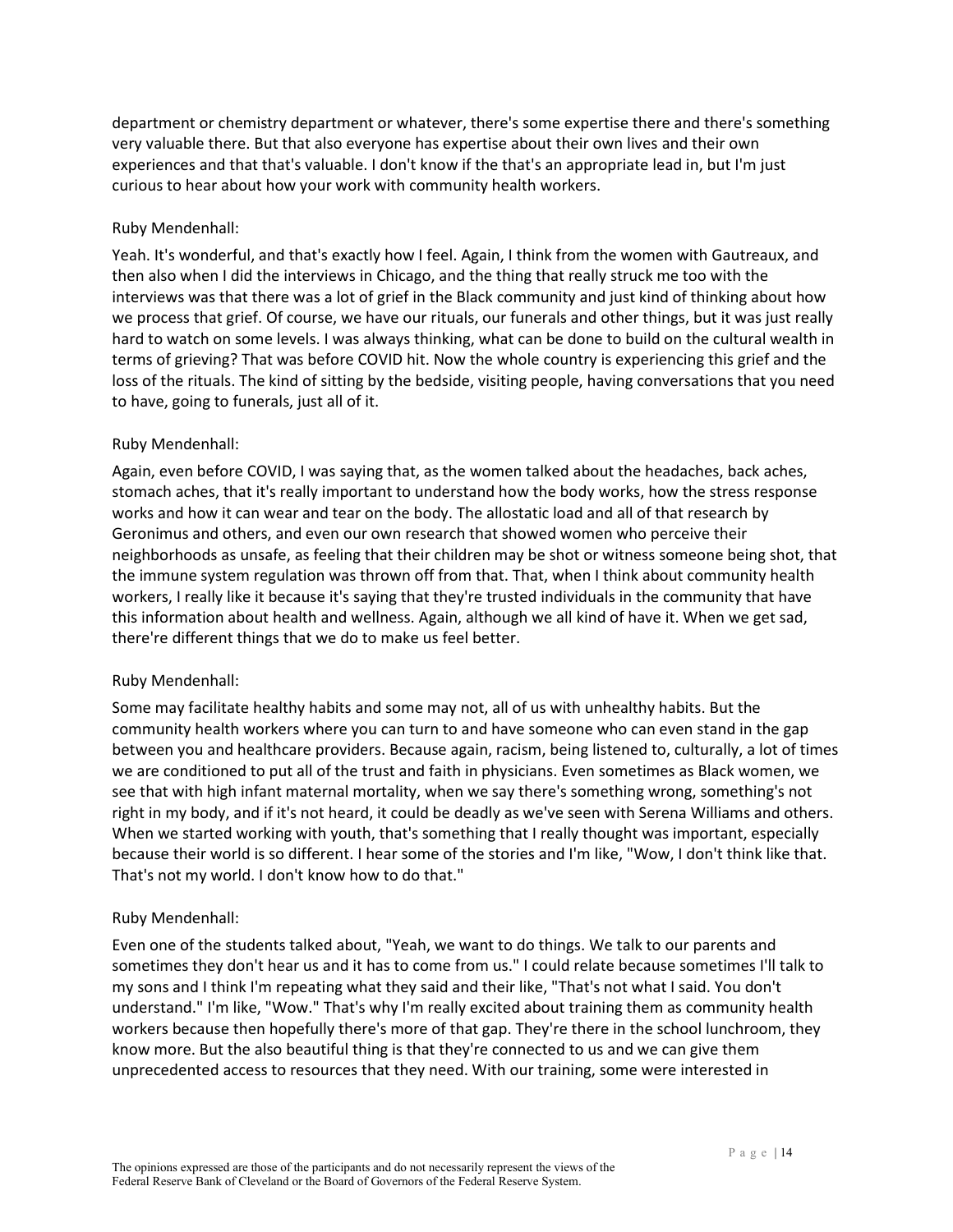community gardens, so we bought some of the home kits where they're growing to see how can you decrease food insecurity.

#### Ruby Mendenhall:

One of the young men, his brother has asthma, so he even before, that's what I mean, tapping into their gifts, before our program, he was monitoring the weather and was giving his brother different types of masks based on what the air quality. He was monitoring air quality based on what that was. We bought sensors for him that he could use kind of more high tech information. Then we bought them for his brother, because again, mother, uncle, sister, brother, cousin in the pathway program. We are looking forward to working with them. Then the last thing I'll say about the community health workers is we are creating a wellness store and it will be based pretty much on what young people said they need to be healthy and well.

#### Ruby Mendenhall:

We'll also do what we know from evidence-based science, mindfulness and other things, but also try to look at cultural wealth, what people are already doing. I talked about my great-great-grandmother being enslaved. There are certain resiliency techniques that have been passed down over generations. Some of them are very explicit in terms of religion, in terms of other things. But some of them, I still probably don't even know. I just kind of do them. This habitus that Bourdieu talks about. We want to follow their lead and create objects, phone apps, grounding activities that hits their culture, hits where they're at. Then again, have them as leaders. At the medical school, community health workers, whatever, they're leaders, it's their gift, their genius. We are partnering with them. That's what we are really excited about.

#### Dionissi Aliprantis:

Yeah. That's a beautiful perspective and it's beautiful work. I guess before signing off, I would like to ask you the following question. What question should I have asked you that I did not?

#### Ruby Mendenhall:

Let's see. I don't even know how to phrase it as a question, but what is it like as a Black female in the academy who is also doing research in the community?

#### Dionissi Aliprantis:

In the sense that you feel like those are two very different worlds at times, or in the sense that communicating between the two is that ...

#### Ruby Mendenhall:

All of it. That they are very, very different worlds. The university of course, with lots of resources, the community needing some of the basic things. For instance, I'm working with Bertha Purnell on the west side and Mothers On a Mission and she works with families who've lost individuals to gun violence. She often spends money out of her pocket to buy shoes for the children of people who need to go to funerals and other things. I just look at the cost that it takes, and others. When I received the grant ... We also have a grant from the MacArthur Foundation to train community health workers in Chicago. As I was writing the grant and thinking about it, one of the goals was to try to increase the capacity of those organizations.